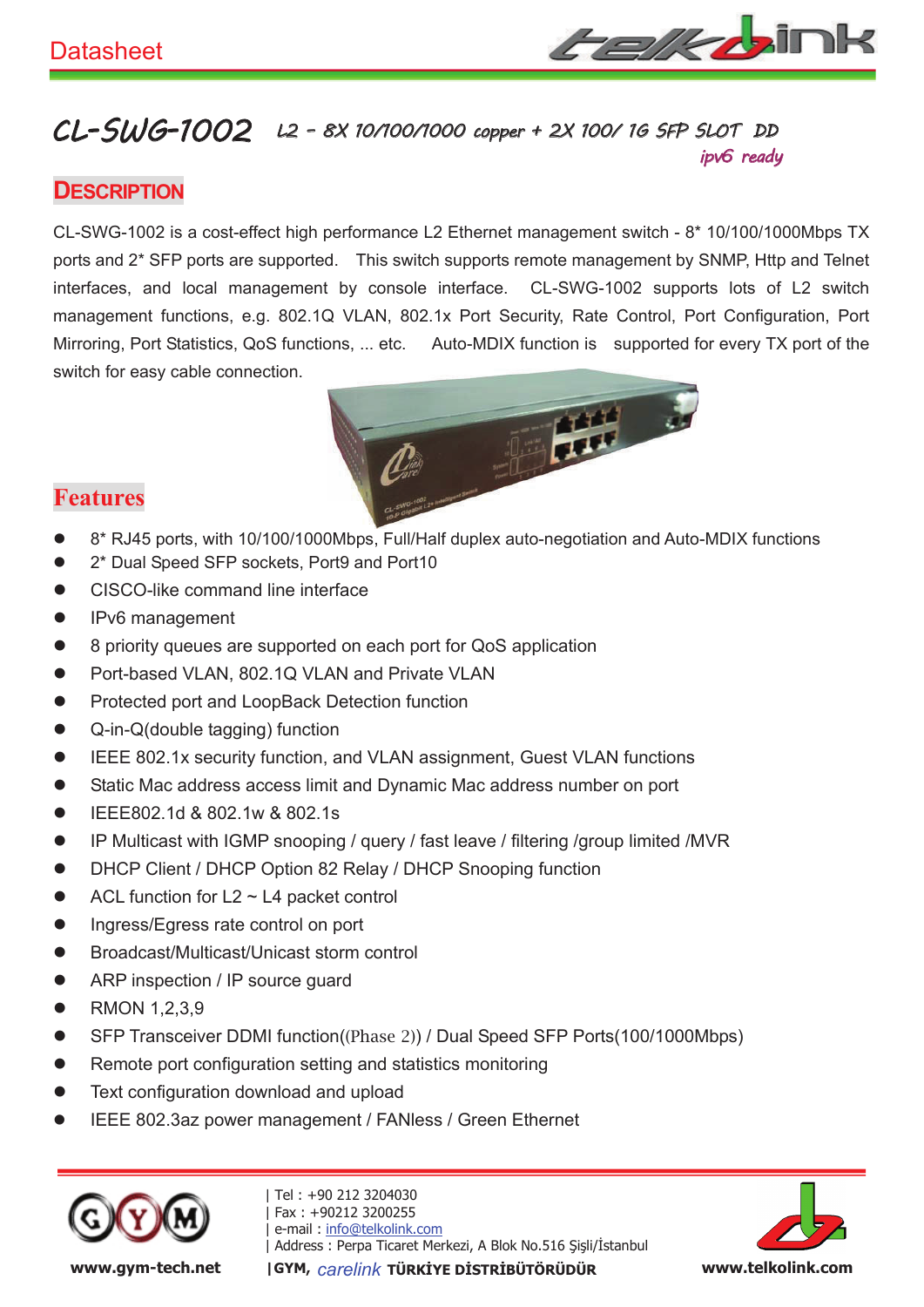

| <b>Items</b>             | <b>Specifications</b>                                 |  |
|--------------------------|-------------------------------------------------------|--|
| 10/100/1000 BASE-T       | 8                                                     |  |
| 100/1G SFP Slot          | 2 (Port 9, Port 10), support DD SFP transceiver       |  |
| <b>CPU</b>               | 416MHz MIPS 24KEc CPU as the main processor           |  |
|                          | which integrated on switch controller                 |  |
| Memory                   | Flash: SPI 16MB<br>RAM: DDRII 128MB<br>$\sqrt{2}$     |  |
| Packet buffer            | 512KB                                                 |  |
| <b>MAC Table size</b>    | 8K                                                    |  |
| <b>Max Packet Size</b>   | 9600 Bytes                                            |  |
| Switching capability     | 14880pps at 10Mbps,                                   |  |
|                          | 148810pps at 100Mbps,                                 |  |
|                          | 1488095pps at 1Gbps with 64 bytes packets.            |  |
| Switch capacity          | 20Gbps                                                |  |
| <b>Forwarding Rate</b>   | 14.8Mpps                                              |  |
| <b>FAN Design</b>        | <b>FAN</b> less                                       |  |
| Console port             | D-Sub 9                                               |  |
| 19" Rack-Mount           | Yes, with kits (Optional)                             |  |
| <b>SFP DDMI</b>          | Yes(Phase 2)                                          |  |
| <b>Dimension</b>         | 250(W) x 117(D) x 37(H) mm                            |  |
| Environmental            | Operating: $0 \sim 50^{\circ}$ C                      |  |
| Temperature              | Storage: $-40 \sim 70^{\circ}$ C                      |  |
| Humidity                 | $10\% \sim 90\%$ (non-condensing)                     |  |
| <b>LED Display</b>       | Per Port: Link/Act (Green: Gigabit, Yellow: 10/100 M) |  |
|                          | Per Device :<br>Power,<br>System                      |  |
| <b>Power Consumption</b> | 8.5 Watt Max.                                         |  |
| Power Input              | AC Power input (100V~240V)                            |  |



| Tel : +90 212 3204030 | Fax : +90212 3200255 e-mail: info@telkolink.com | - !"#\$%&'()\*+, -. www.gym-tech.net | GYM, carelink TÜRKİYE DİSTRİBÜTÖRÜDÜR

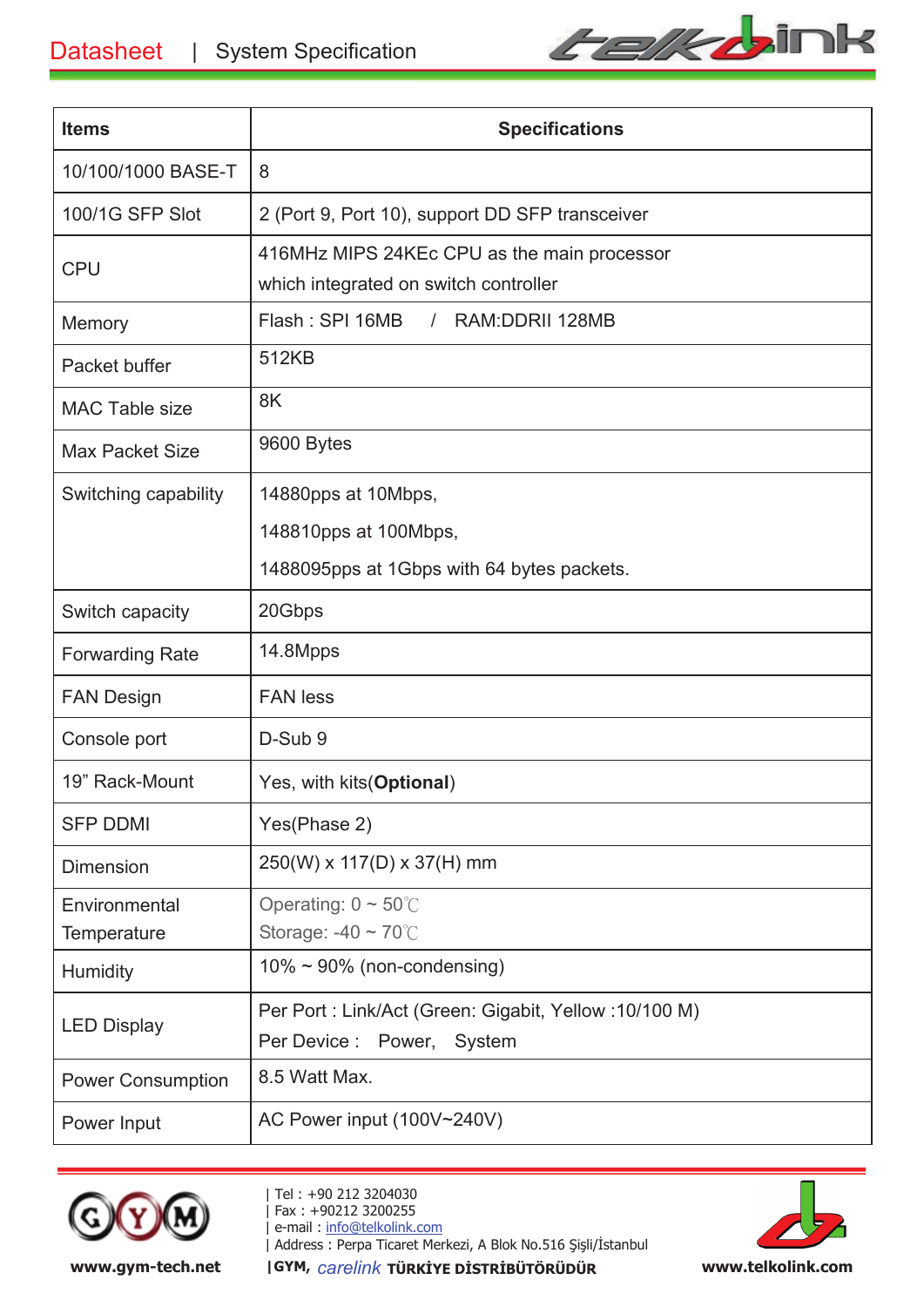

| <b>Port Control</b>      |                                                                                                 |  |  |
|--------------------------|-------------------------------------------------------------------------------------------------|--|--|
|                          | Port speed, duplex mode, and flow control                                                       |  |  |
|                          | Port frame size (jumbo frames), Maximum ingress frame size (9600 bytes)                         |  |  |
|                          | Port state (administrative status)                                                              |  |  |
|                          | Port status (link monitoring)                                                                   |  |  |
|                          | Port statistics (MIB counters)                                                                  |  |  |
|                          | Port VeriPHY (cable diagnostics)                                                                |  |  |
|                          | <b>Power Control</b>                                                                            |  |  |
| L <sub>2</sub> Switching | Auto MAC address learning/aging and MAC addresses (static)                                      |  |  |
|                          | IEEE 802.1Q static VLAN, Private VLAN, Port isolation, Port Based VLAN                          |  |  |
|                          | IEEE 802.1ad Provider Bridge                                                                    |  |  |
|                          | IEEE 802.1D STP/802.1w RSTP/802.1s MSTP                                                         |  |  |
|                          | IEEE 802.3ad Link Aggregation, static and LACP                                                  |  |  |
|                          | BPDU guard and restricted role, BPDU transparency                                               |  |  |
|                          | DHCP client, DHCP snooping, DHCP option 82 relay                                                |  |  |
|                          | <b>ARP</b> inspection                                                                           |  |  |
|                          | Port mirroring                                                                                  |  |  |
|                          | IP MAC binding                                                                                  |  |  |
| Layer 2 Multicast        |                                                                                                 |  |  |
|                          | IGMPv2, v3 snooping, (1024 groups)                                                              |  |  |
|                          | IGMP throttling, filtering, and leave proxy                                                     |  |  |
| QoS                      | <b>MVR</b>                                                                                      |  |  |
|                          | 8 Priority Queues per Port                                                                      |  |  |
|                          | Port Based priority                                                                             |  |  |
|                          | Scheduler priority                                                                              |  |  |
|                          | <b>QoS Control List</b>                                                                         |  |  |
|                          | Storm control for UC, MC, and BC                                                                |  |  |
|                          | Policing and shaping per port and per queue                                                     |  |  |
|                          | Ingress Policing:                                                                               |  |  |
|                          | (100-1000000 when the "Unit" is "kbps" or "fps" and 1-3300 when the "Unit" is "Mbps" or "kfps") |  |  |
|                          | Egress Shaping:                                                                                 |  |  |
|                          | (100-1000000 when the "Unit" is "kbps", and 1-3300 when the "Unit" is "Mbps".)                  |  |  |
|                          | DiffServ (RF 2474) remarking                                                                    |  |  |
|                          | Tag remarking                                                                                   |  |  |
| Security                 | Port-based 802.1X, Single 802.1X, Multiple 802.1X                                               |  |  |
|                          | MAC-based authentication, VLAN assignment, QoS assignment,                                      |  |  |
|                          | <b>Guest VLAN</b>                                                                               |  |  |
|                          | RADIUS accounting<br>Authorization (15 levels)                                                  |  |  |
|                          | <b>MAC</b> address limit                                                                        |  |  |
|                          | Web and CLI authentication and authorization<br>TACACS+                                         |  |  |
|                          |                                                                                                 |  |  |